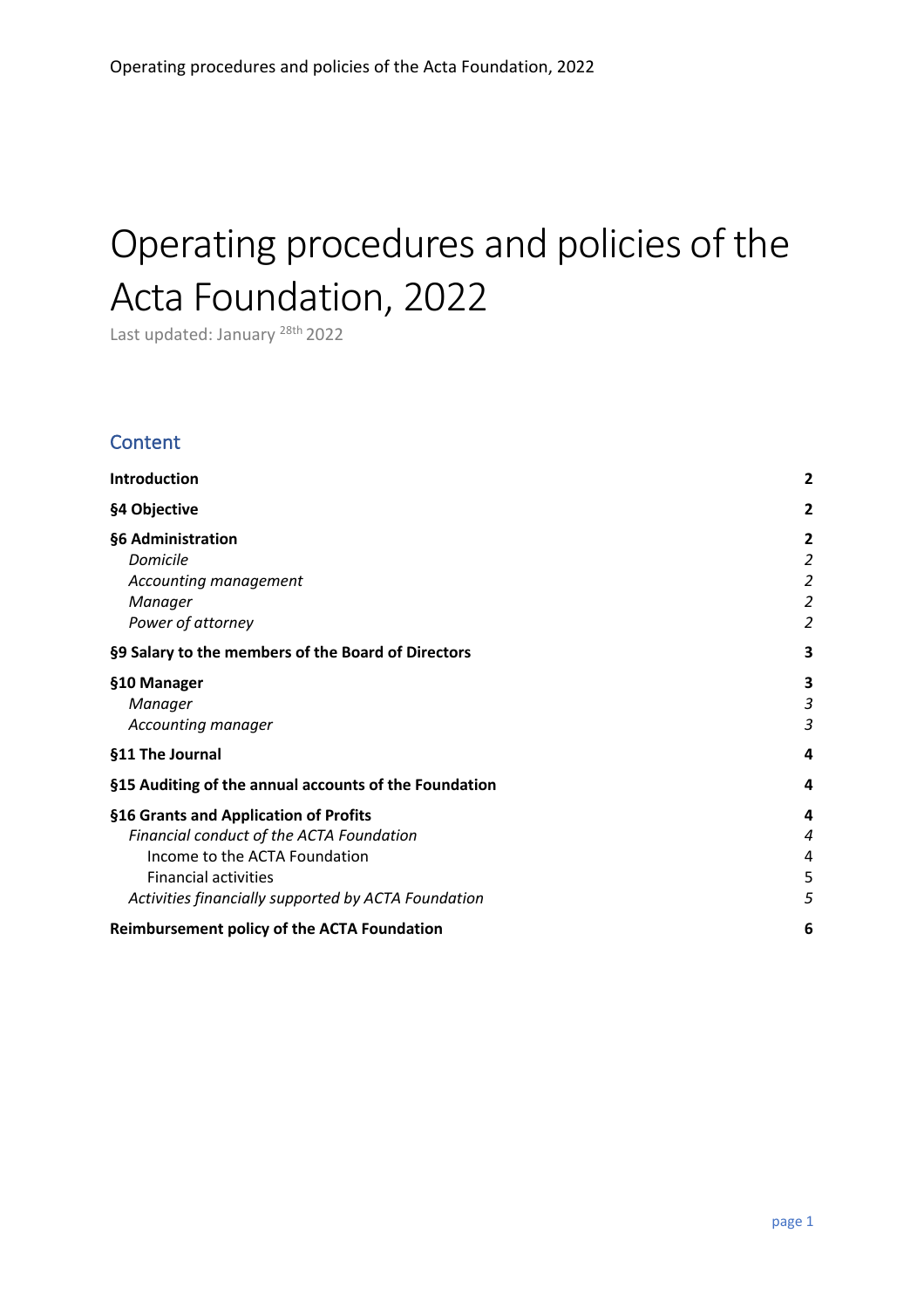## Introduction

All activities sponsored or endorsed by the ACTA Scandinavica Anaesthesiologica Scandinavica Fonden (Acta Foundation) have to comply with the main goal of the Acta Foundation as expressed in the Charter of the Acta Foundation: "The main goal of the ACTA Foundation is to create the financial basis for continuous publication of ACTA" with the following objective as stated in §1 in the Charter of the Acta Foundation: "The objective of the Foundation is to work for the scientific development of the medical speciality anaesthesiology in the Scandinavian countries, among these to promote and encourage cooperation between anaesthesiologists in the Scandinavian countries and to publish the journal Acta Anaesthesiologica Scandinavica."

This policy document specifies the conduct of the Acta Foundation for daily business based on the Charter of the Acta Foundation and approved by the Board of Directors (the Board).

## §4 Objective

"Scandinavian countries" is defined as the member countries of SSAI, which are as of 2017: Denmark, Finland, Iceland, Norway, and Sweden.

# §6 Administration

The governing body of the Foundation is the Board. The Danish organization number (Central Business Registration-nr) is: 19040089

#### Domicile

The Board has appointed attorney Henrik Wedell-Wedellsborg, Copenhagen, Denmark to represent the Foundation and the Foundation postal address is therefore: Bredgade 30 , 1260 Copenhagen K, Denmark.

#### Accounting management

The Board has appointed Azets Insight (Azets) to manage the Foundation within the tasks specified in §10.

#### Manager

The manager is appointed by the Board of Directors for 4 years with a possibility of 2 years extension. Today, the manager is Søren Pischke (appointed by the Board at 01/2018 extended 01/2022 until 12/2023).

## Power of attorney

The Board decided (01/2020):

Power of attorney is at any time given to the Secretary General of the SSAI board (permanent member of the Board) and 1 other member of the board with voting rights who is appointed by the Board. Today these persons are: Gunnar Bentsen as Secretary General and Klaus Olkkola.

Signing rights for persons with power of attorney:

• 1 person enough for approving smaller amounts (less than 25.000 DKK)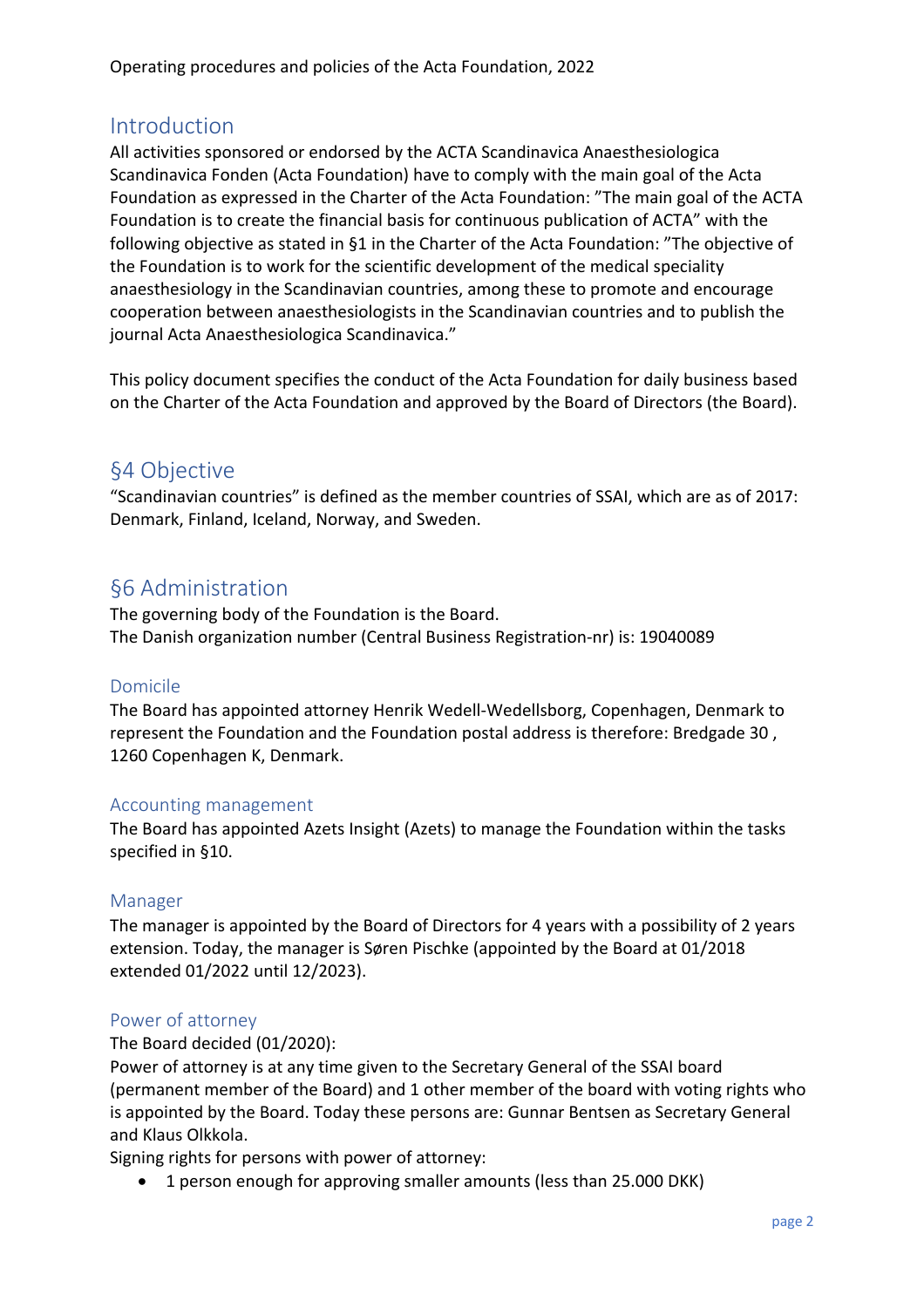• 2 persons for approving bigger amounts (more than 25.000 DKK)

## §7 Board of Directors and Board of Management

In the Charter of the Acta Foundation the role of the Treasurer of the SSAI in the Acta Foundation Board is not specified. The SSAI charter states "The Treasurer co-operates with The Foundation and is an ex-officio member of the board of The Foundation". The Treasurer of the SSAI is therefore an observer at all board-meetings, will get invited to all board meetings, travel and accommodation costs are covered by the Acta Foundation in the same way as elected board members.

## §9 Salary to the members of the Board of Directors

No salary to any member of the Board of Directors or the Manager is provided. All individual expenses in direct conjunction with the work as a member of the Board of Directors and Manager are reimbursed after approval by the chairman. Computer and data equipment can get reimbursed and follows the same criteria as for Editors and Editor-in-Chief (see §11). Expenses of the chairman are approved by the treasurer of SSAI. Only expenses fulfilling all criteria mentioned in the Reimbursement Policy of the Acta Foundation are reimbursed.

## §10 Manager

#### Manager

The responsibilities of the Manager are:

- 1. Contact with Azets, Deloitte, lawyer, Danish authorities for everyday issues and yearround activities
- 2. Keep track of the balances and investments
- 3. Contact to the EiC and Wiley
- 4. Organize board-meetings
- 5. Reports to SSAI board, present at SSAI officers and board meetings

#### Accounting manager

Azets as the accounting management has the following tasks:

- 1. Bookkeeping
- 2. Period end of each half year semester
- 3. Registration of financial vouchers and payments received and made
- 4. Reporting every 6 months
- 5. Registration of cash vouchers and purchases of goods
- 6. Preparation of payment proposals
- 7. Specification of VAT basis, quarterly
- 8. Maintenance of fixed assets register
- 9. Preparation of reconciliation of all balance sheet accounts
- 10. Contact with public authorities and auditors
- 11. Preparation of annual report
- 12. Management of travel expenses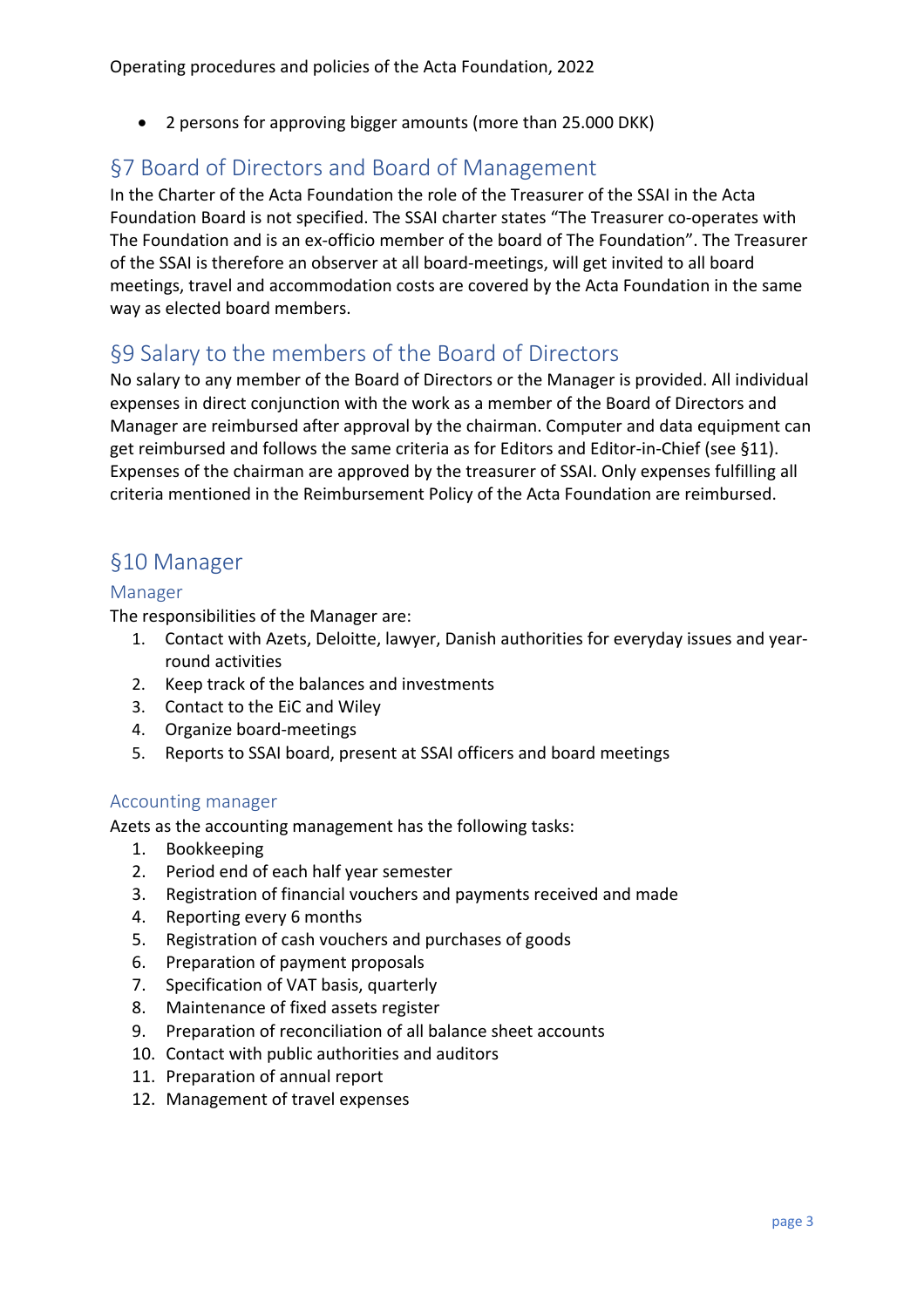# §11 The Journal

Election of Co-Editors and Additional Editors is delegated to the Editor-in-Chief. The Editorin-Chief has to assure that the Board is informed on a yearly basis about:

- The names and countries of all members of the editorial board
- Retired and newly elected editors
- The term length of each editor

The usual term for a Co-Editor and Additional Editor is six years with possibility of renewal.

The Editor-in-Chief is engaged by the ACTA Foundation. The employer of the Editor-in-Chief is compensated for the costs associated with 50% of full-time activities for the journal.

No salary is provided to Editors and Co-Editors.

Some Journal related activities are reimbursed to every editor if approved by the Editor-in-Chief and Board of Directors. Editors and Editor-in-Chief can get reimbursed one computer or tablet every third year for a maximum of 25.000 DKK over 3 years unless approved ahead of time by the Editor-in-Chief and Director. The Acta Foundation follows Danish tax regulations and as reimbursement of telephone (including smartphones) and internet connection would pose taxation and tax responsibilities on the Acta Foundation, costs for telephone and internet connection are not reimbursed. Computer monitors <32'' are reimbursed, only. Updated taxation rules in Denmark:

https://skat.dk/skat.aspx?oid=2234831

Editorial board meetings and attendance at SSAI congresses are always reimbursed and do not count as individual reimbursements. Editors are expected to attend the annual editorial board meeting and the bi-annual SSAI congress. In the years of a SSAI congress, the editorial board meeting is held as a one day meeting (one night hotel accommodation) in a Scandinavian city or in adjunction to the SSAI congress. One major scientific congress per year is also a reasonable and supported journal activity if chosen by an editor.

The yearly budget proposal is presented by the Editor-in-Chief based on the proposal from the publisher and approved by the Board.

# §15 Auditing of the annual accounts of the Foundation

The Board of Directors has chosen Deloitte as the Certified Public Accountant to audit the annual accounts of the Foundation.

# §16 Grants and Application of Profits

## Financial conduct of the ACTA Foundation

Financial accounts are run and controlled by the appointed accounting firm (today Azets) of the Foundation.

The Acta Foundation is run on the following premises:

#### Income to the ACTA Foundation

All income derives from publication of Acta Anaesthesiologica Scandinavica and interest accrued on foundation capital.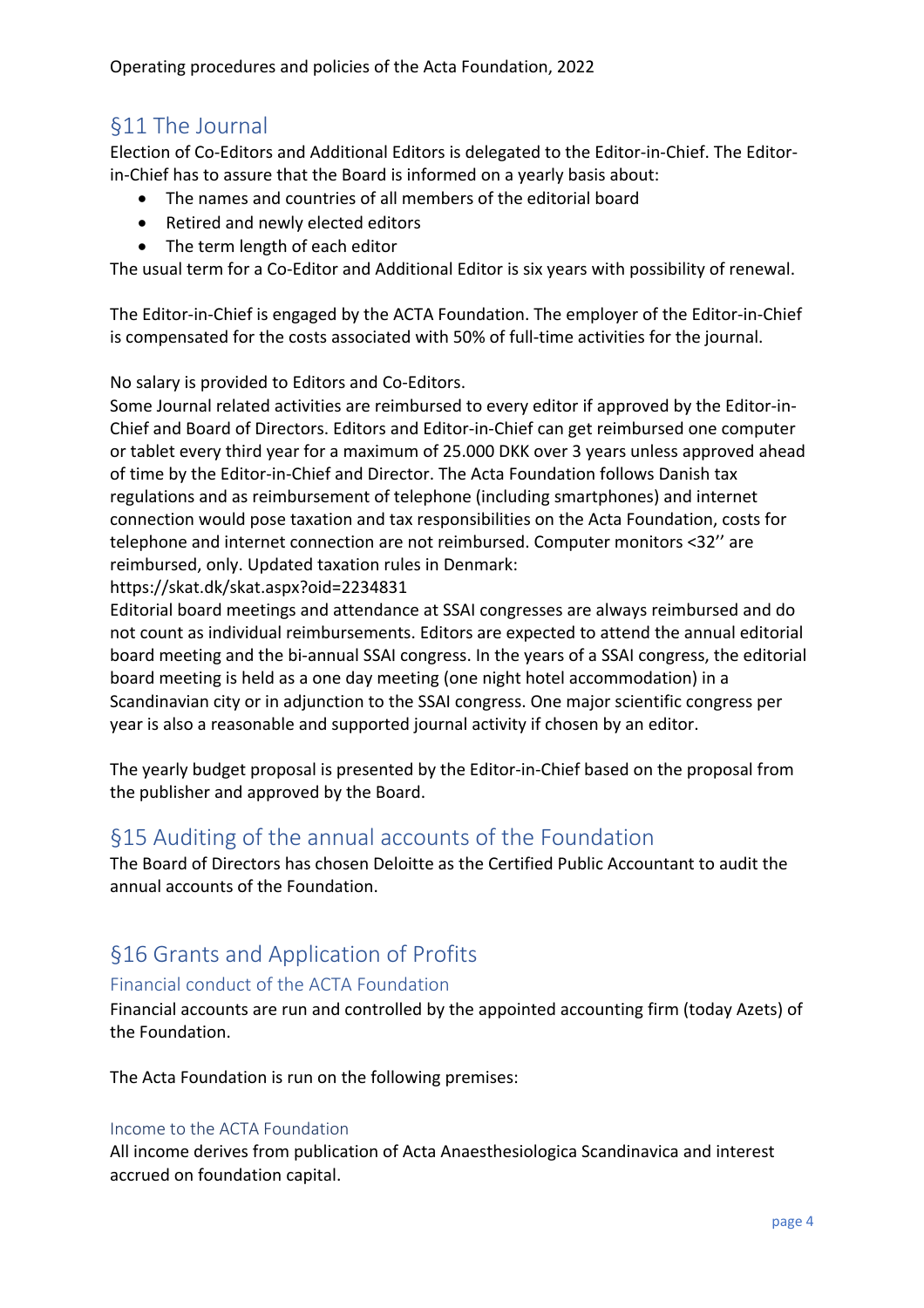#### Financial activities

The capital is invested in funds in order to increase assets and there is an intended maximum of 700.000 DKK on the bank accounts. Funds have to be low-risk and have a predictable interest rate. No direct investment in shares is allowed. None of the Board members can have personal financial interest in the invested funds.

Danish regulatory authorities allow that income is not posed tax on if it is used in the following 5 years in concordance with activities specified in the Charter of the Foundation (the 5-year tax rule).

#### Activities financially supported by ACTA Foundation

In concordance with the Charter of the ACTA Foundation, the following activities can be financially sponsored as contributions by the Acta Foundation if budget allows

| <b>Activity</b>                                                                                                                   | <b>Amount (DKK)</b>                               | <b>Frequency</b>                           |
|-----------------------------------------------------------------------------------------------------------------------------------|---------------------------------------------------|--------------------------------------------|
| Editor-in-Chief 50% position                                                                                                      | 50% of salary                                     | Continuous                                 |
| <b>Reimbursement of Editors</b>                                                                                                   | By expenses                                       | Continuous                                 |
| <b>Editorial board meeting</b>                                                                                                    | By expenses                                       | Continuous                                 |
| Participation of Editors at SSAI congress                                                                                         | Travel/fee/stay/banquet                           | Biannually                                 |
| SSAI board meetings (winter + summer)                                                                                             | 200.000                                           | Annually                                   |
| <b>ACTA</b> promotion<br>(10.000 DKK to every national societies<br>meeting)                                                      | 50.000                                            | Annually                                   |
| SSAI.info (homepage also for Foundation)                                                                                          | 25.000                                            | Annually                                   |
| Other activities                                                                                                                  | 25.000                                            | Annually                                   |
| SSAI Research Committee research                                                                                                  | 200.000                                           | Annually                                   |
| COUISE (1 course per year)                                                                                                        |                                                   |                                            |
| SSAI Educational, Nordic Young                                                                                                    | 300.000                                           | Annually                                   |
| Anaesthesiologists and Clinical Practice                                                                                          |                                                   |                                            |
| Committee support (including one meeting<br>for all SSAI members organized by CPC)                                                |                                                   |                                            |
| AEP Focus Meeting (2-3 meetings)                                                                                                  | 400.000                                           | Annually                                   |
| <b>Scandinavian Intensivist Meeting</b>                                                                                           | 200.000                                           | Biannually (in the<br>year of the meeting) |
| SSAI congress total<br>Acta abstract prizes<br>Acta lecture<br>Supplement for organization<br>Congress distribution and promotion | 370.000<br>85.000<br>50.000<br>150.000<br>100.000 | Biannually<br>(in the year of<br>congress) |
| PostDoc grant<br>provided in 2021 and 2022 with total of 2MDKK                                                                    | 500.000<br>DKK/person/year                        | Exception                                  |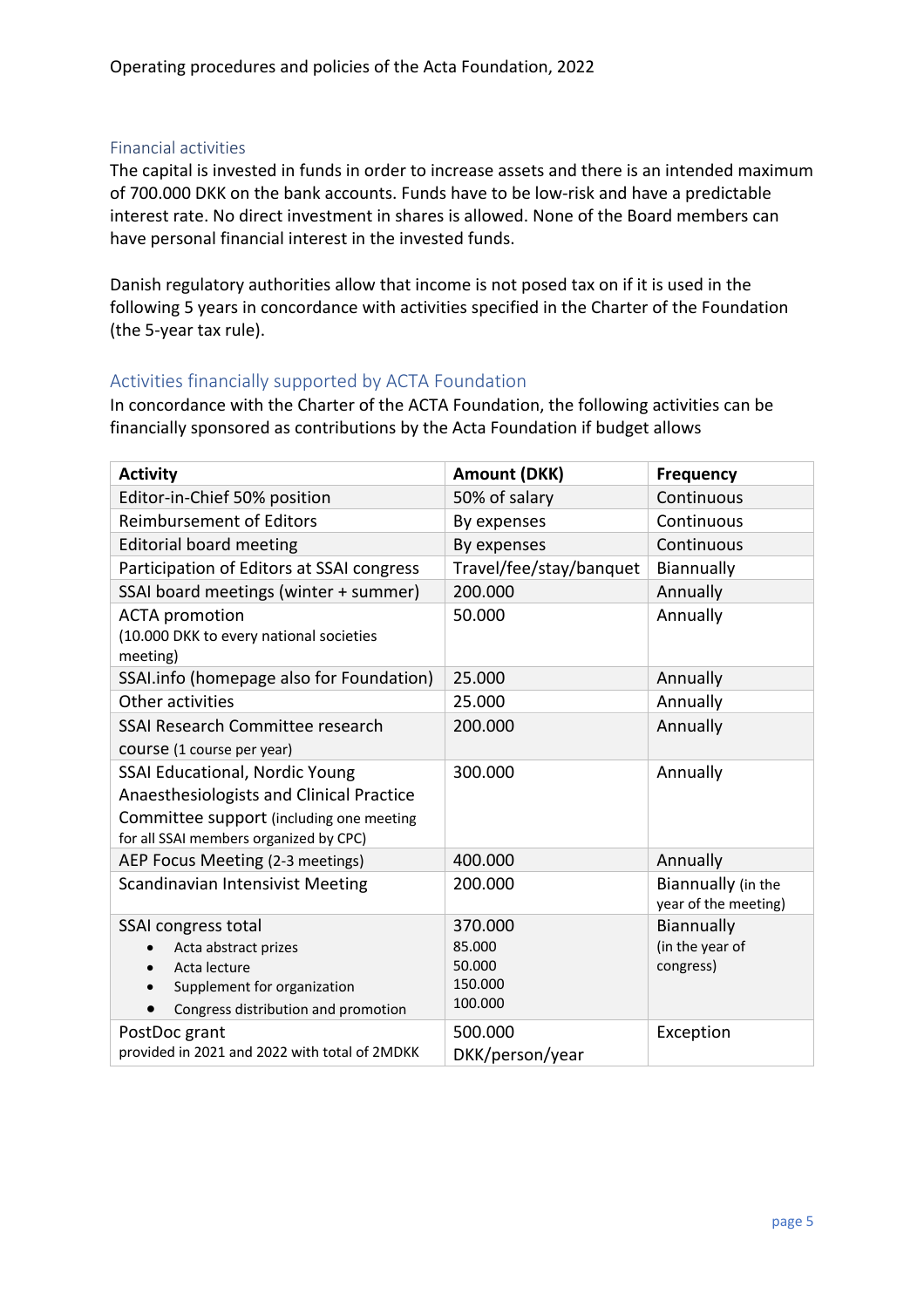# Reimbursement policy of the ACTA Foundation

The reimbursement policy of the Acta Foundation is to facilitate activities specified in the Charter while keeping costs and expenses as low as possible.

#### **Main points**

Reimbursement of expenses is offered only in connection with meetings and activities arranged or approved by The Board or Editor-in-Chief.

Before activities can be approved, the person responsible for organising the activity or meeting has to present a total budget for the arrangement for The Board.

Every activity or meeting should be planned with the purpose of keeping expenses as low as possible.

#### **Reimbursement**

- 1. The official Reimbursement Form on the SSAI website has to be used by all individuals claiming reimbursement.
- 2. Reimbursement will only be made to the person whose expenses are to be covered. Costs for flight tickets and taxi fares are refunded to this person and not e.g. to hospital or another employer. Cover or administration fees or taxes related to the use of services of third parties are not refunded.
- 3. Only expenses documented by original (not copies) vouchers or receipts will be reimbursed (taxi, train etc.). E-tickets for flights are accepted as receipt. Only economy class flight tickets will be reimbursed unless otherwise agreed. Use of public transportation is encouraged. Individual restaurant bills or expenses for meals during travel are refunded if agreed on beforehand.
- 4. All expenses a claimer has related to the same event should be charged on one form. Reimbursement will be in one transaction.
- 5. Service providers such as hotels may send their invoices related to an activity directly to the accountant manager (Azets) only after the person in charge of the activity has informed the accountant manager about accepting the bill.

When claiming reimbursement please comply with the following (the process of reimbursement is visualized in figure 1):

- 1. All necessary fields of the reimbursement form have to be filled in. Payment cannot be performed unless the BIC-code of the bank and International Bank Account Number (IBAN No) have been stated. **For Danish claimers, also the registry number of the bank and the Danish account number are needed**.
- 2. Fill in the cost for each item as stated on the receipt in the first column. In the second column, fill in the currency of the cost. In the third column, enter the corresponding value in Danish crowns. Enter the total sum in Danish crowns to be reimbursed into the bottom field "Total to be reimbursed" and sign the form.
- 3. Scan in the reimbursement form and all receipts **into ONE pdf file** no paper copies are needed.
- 4. Send the reimbursement form with the pdf via e-mail for acceptance to the person in charge of the activity (for Editors this is the Editor-in-Chief). He/She will forward the accepted form via e-mail to Azets (invoices-540064@vismabpo.dk) and a person with